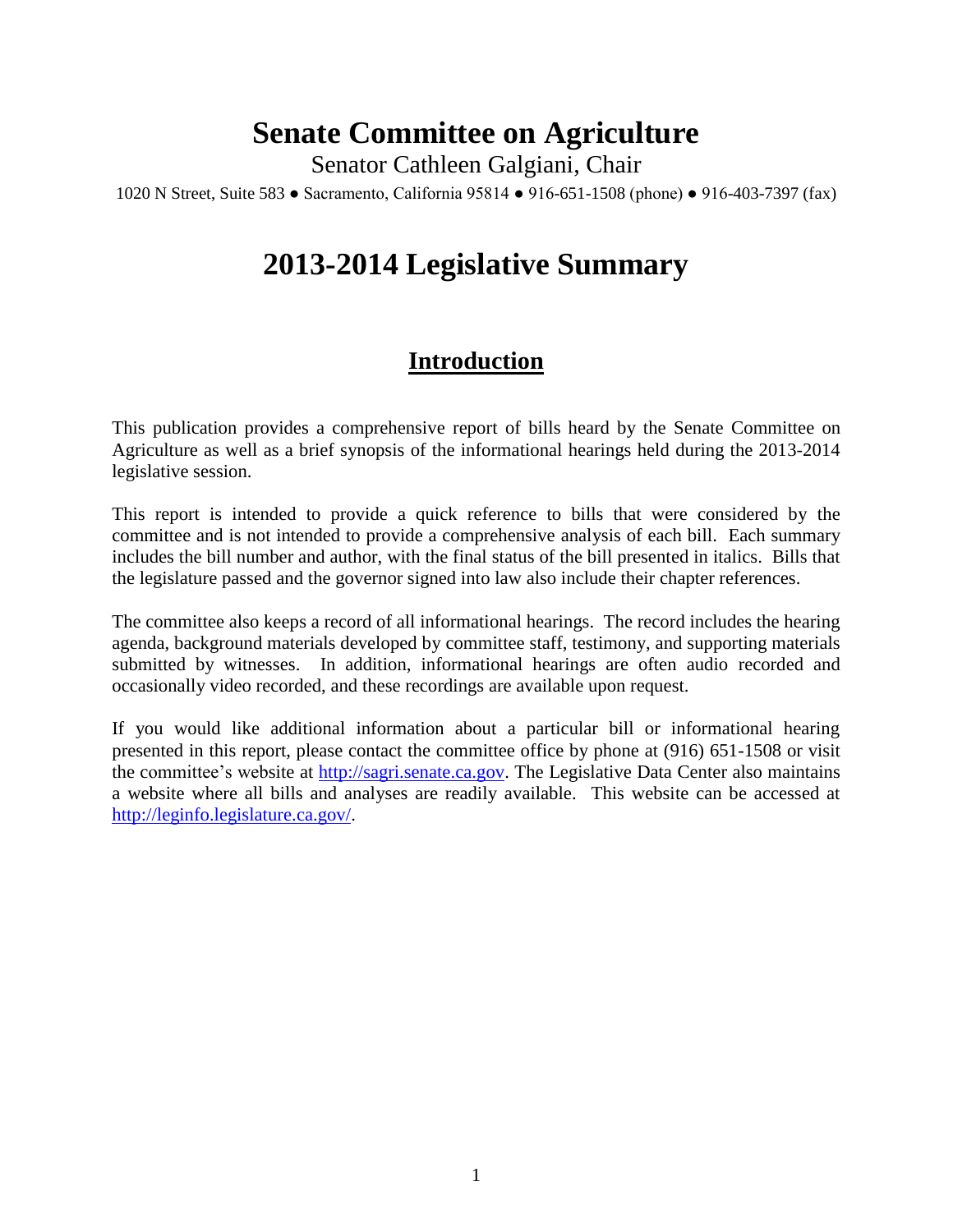## **Senate Bills**

This bill would clarify the definitions of "person" and "neighbor" for the purposes of seed labeling requirements under the California Seed Law. This bill also would amend legislative intent to clarify, in addition to quality, that the amount of seed represented on a label be properly identified. *This bill was withdrawn from the Senate Committee on Agriculture after amendments removed all agriculture-related provisions.*

### **SB 250 (Wolk) Olive Oil Commission of California**

This bill creates the Olive Oil Commission of California within state government. The commission is authorized to engage in olive oil research, establish a commodity assessment rate, enforce penalties, and recommend grades and labeling standards. This bill does not become operative until a favorable producer referendum vote has been conducted. *Signed into law. Chapter 344, Statutes of 2013.*

### **SB 348 (Galgiani) Agricultural seed: county seed enforcement subventions**

This bill extends the operation and repeal dates for provisions of the California Seed Law, including an annual county subvention for enforcement activities necessary to carry out these provisions, until July 1, 2016, and January 1, 2017, respectively. *Signed into law. Chapter 385, Statutes of 2013.*

### **SB 504 (Berryhill) Fruit, nut, and vegetable standards: civil penalties**

This bill authorizes county agricultural commissioners, after exhaustion of the appeal and review process, to obtain judgments from a superior court to expedite recovery of civil penalties levied on violators of the Fruit, Nut, and Vegetable Standards Law. *Signed into law. Chapter 254, Statutes of 2013.*

This bill allows hemp to be grown in California, upon federal approval, by defining "industrial hemp" as separate from the definition of "marijuana," a schedule I controlled substance. This bill provides for hemp cultivation practices, laboratory testing, reporting requirements, regulatory authority, and creates the Industrial Hemp Advisory Board. *Signed into law. Chapter 398, Statutes of 2013.*

### **SB 171 (Rubio) California Seed Law**

### **SB 566 (Leno)** Industrial hemp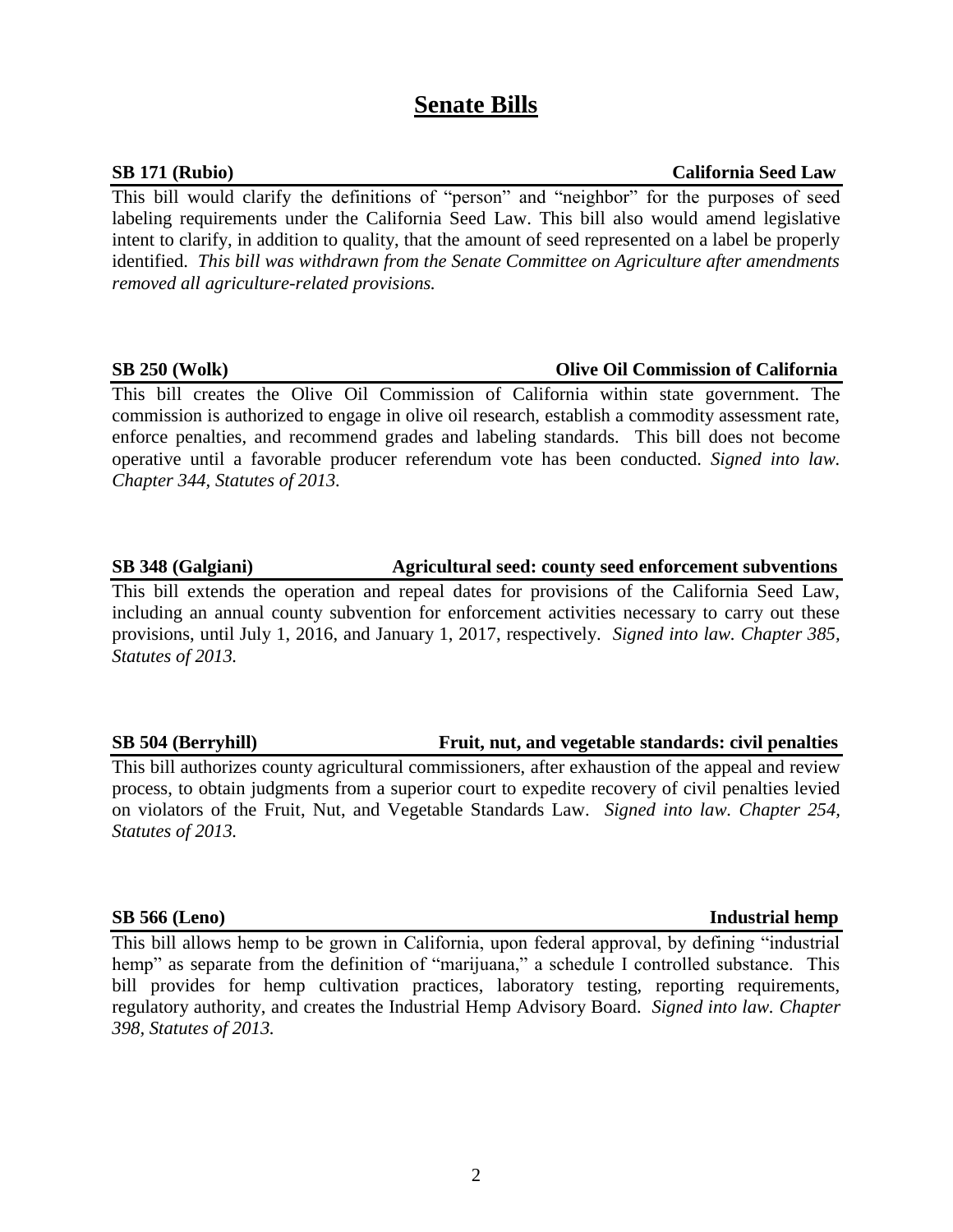3

**SB 1076 (Walters) Retail sale of shelled eggs** This bill would allow the retail sale of a shelled egg produced by a hen housed in accordance with specified regulatory standards. *No hearing set. Died in the Senate Committee on Agriculture.*

Department of Food and Agriculture be reimbursed from the Citrus Disease Management Account for responsibilities related to the Citrus Pest and Disease Prevention Program. As heard in the Senate Agriculture Committee, this bill would have required the secretary to obtain approval from the California Citrus Pest and Disease Prevention Committee for any changes to program activities or increases in expenditures. *Signed into law. Chapter 924, Statutes of 2014.*

of medically important antimicrobial drugs. *Vetoed, 2014.*

**SB 741 (Cannella) California fairs: funding** This bill would revise the duties, responsibilities, and powers of the California Department of Food and Agriculture, the Department of General Services, and district agricultural associations in regards to the operation, oversight, administration, governance, and funding of the network of California fairs. *Died in the Assembly Appropriations Committee on the Suspense File awaiting hearing.*

*from the Senate Committee on Agriculture after amendments removed all agriculture-related provisions.*

**SB 675 (Wolk) Animal welfare: standards** This bill would require the California Department of Food and Agriculture to develop standards

for animal welfare. *No hearing set. Died in the Senate Committee on Agriculture.*

This bill would extend the sunset date for the collection of certified farmers' market operator fees and enforcement provisions of direct marketing to January 1, 2018. *This bill was withdrawn* 

### **SB 599 (Evans) Direct marketing: certified farmers' markets: operator fees**

# This bill specifies that only reasonable, rather than all, expenditures incurred by the California

**SB 1018 (de León) Pest control: citrus disease prevention**

**SB 835 (Hill) Food animals: medically important antimicrobial drugs** This bill would codify the Food and Drug Administration's Guidance for Industry #213 dated December 2013. This guidance provided recommendations to industry regarding judicious use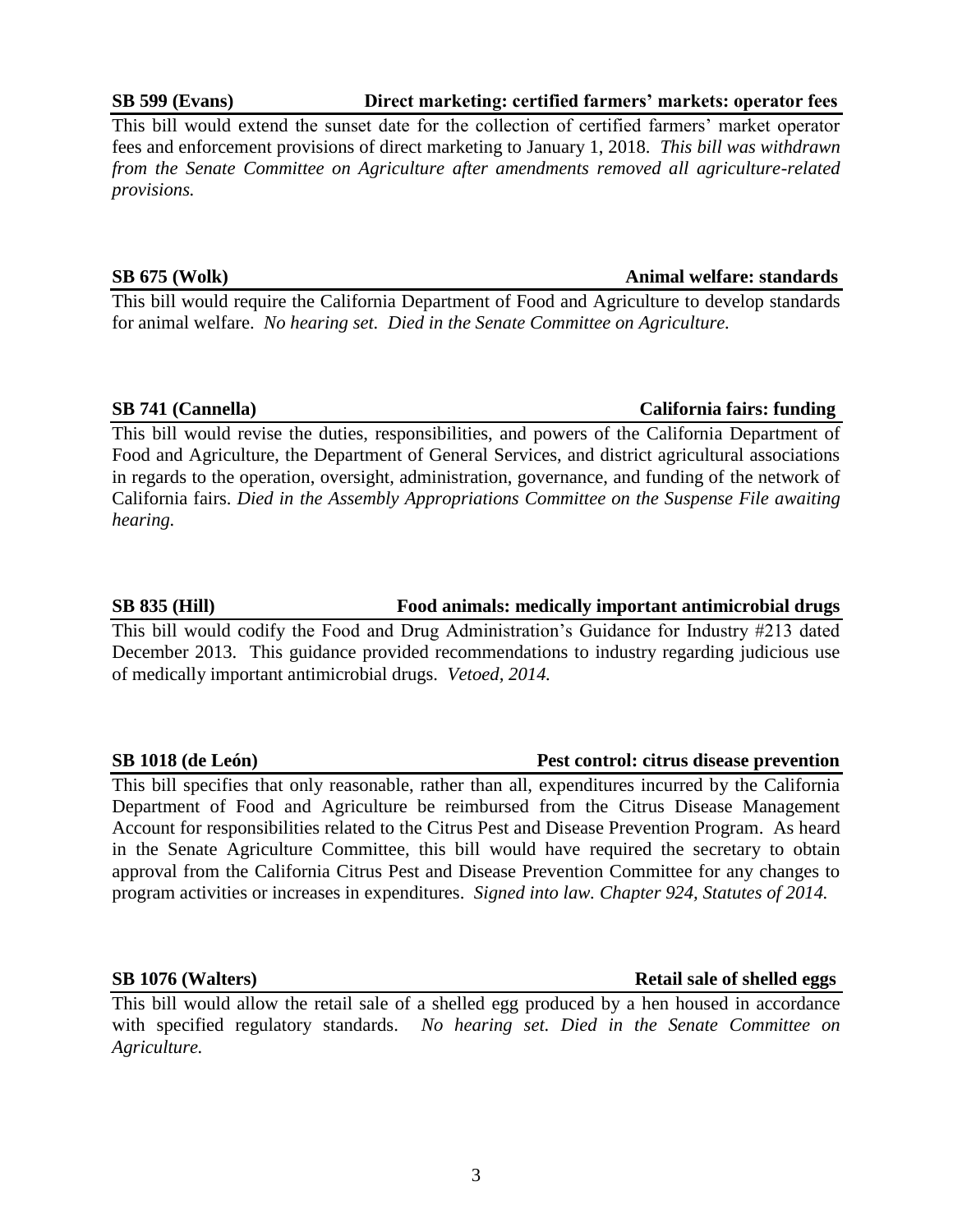### **SB 1117 (Monning) Pesticide Contamination Prevention Act**

This bill updates and clarifies the methodology used to determine how pesticides are included on the Groundwater Protection List by deleting prescribed scientific methods and instead requiring the California Department of Pesticide Regulation (DPR), in consultation with a specified subcommittee, to develop peer-reviewed methods. This bill expands DPR's authority to allow the use of certain pesticides and requires DPR to continuously review new data that would impact the validity of previous findings on the potential for pesticides to pollute groundwater. *Signed into law. Chapter 626, Statutes of 2014.*

### **SB 1332 (Wolk) Pesticides: carbon monoxide pest control devices**

This bill authorizes the director of the California Department of Pesticide Regulation to adopt and enforce regulations that provide for the proper, safe and efficient use of carbon monoxide pest control devices for the protection of public health and safety and the environment. This bill provides that violations are a misdemeanor and subject to prosecution or civil penalty. *Signed into law. Chapter 257, Statutes of 2014.*

### **SB 1381 (Evans) Food labeling: genetically engineered food**

This bill would establish the California Right to Know Genetically Engineered Food Act and would require packaged foods and raw agricultural commodities produced through genetic engineering to be labeled as "Genetically Engineered." *Amended and withdrawn from the Senate Committee on Agriculture.*

### **SB 1399 (Galgiani) Agricultural seed: county seed enforcement subventions**

This bill extends the operation and repeal dates for provisions of the California Seed Law. This bill gives greater discretion to the secretary of the California Department of Food and Agriculture, in consultation with the Seed Board, to determine the formula used to reimburse commissioners for their work enforcing the seed law and would allow for multi-year memorandums of understanding between commissioners and CDFA. *Signed into law. Chapter 277, Statutes of 2014.*

### **SB 1411 (Jackson) Pesticides: application safety**

This bill would authorize county agricultural commissioners to adopt regulations to prohibit the use of any pesticide within one-quarter mile of a school. This bill would require that schools and other specified sites within one-quarter mile of planned pesticide application be notified in writing. This bill would require that signs posted in fields include the name of the pesticide, date and time of the restricted entry interval, the telephone numbers of the commissioner and pesticide applicator, and would require that the pesticide applicator's telephone be answered at all times. *Failed passage in the Senate Committee on Agriculture.*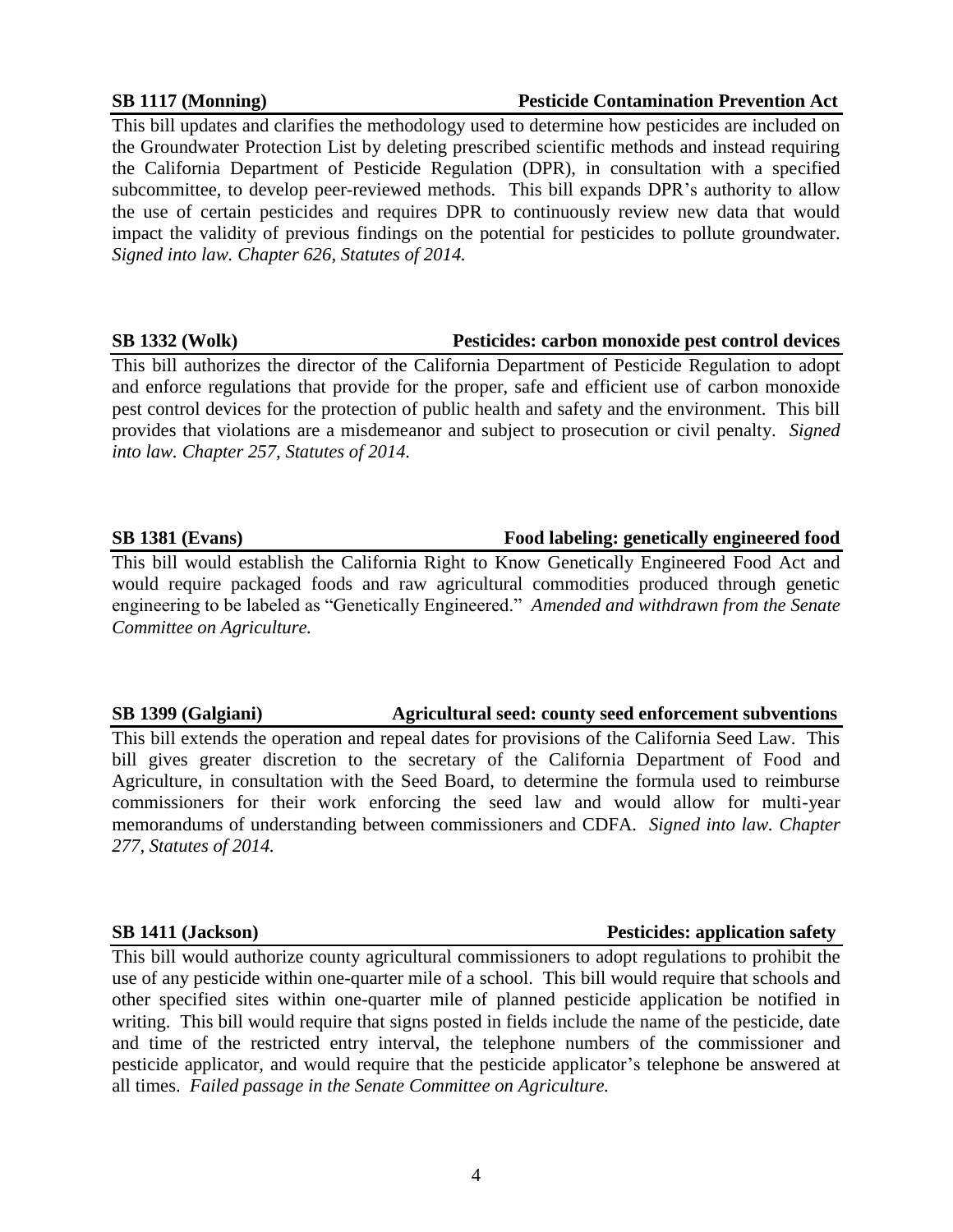## **Assembly Bills**

### **AB 69 (Perea) Groundwater: drinking water: Nitrate at Risk Fund**

This bill would require a person who sells fertilizer for use in California to pay a fertilizer materials charge. This bill would establish the Nitrate at Risk Fund to provide funds for loans or grants to specified water systems operating in a high-nitrate, at-risk area for specified purposes. *This bill was withdrawn from the Senate Committee on Agriculture after amendments removed all agriculture-related provisions.*

### **Agricultural products: direct marketing: AB 224 (Gordon) community-supported agriculture**

This bill defines "community-supported agriculture" (CSA) within the direct marketing program regulated by the California Department of Food and Agriculture. This bill establishes regulatory parameters and requires CSA registration fees to fund administration and related programmatic costs, as specified. *Signed into law. Chapter 404, Statutes of 2013.* 

### **AB 571 (Gatto) Agricultural pest control: citrus disease prevention**

This bill would appropriate \$5 million from the General Fund to the Citrus Disease Management Account within the California Department of Food and Agriculture Fund for the purposes of combating citrus disease or its vectors. *Vetoed, 2013.*

### **AB 654 (Hall) Direct marketing: certified farmers' markets**

This bill extends the sunset date for the collection of certified farmers' market operator fees and enforcement provisions of direct marketing to January 1, 2018. *Signed into law. Chapter 409, Statutes of 2013.* 

### **AB 1038 (Pan) Milk products: California Dairy Future Task Force**

This bill would codify the California Dairy Future Task Force, encourage the secretary of the California Department of Food and Agriculture to engage the Task Force to develop recommendations that would achieve long-term success and sustainability for the dairy industry, and would direct the Task Force to address specified issues and report recommendations by July 1, 2014. This bill would also appropriate funding for administration and activities of the Task Force from existing industry assessments. *Died on the Assembly Inactive File.*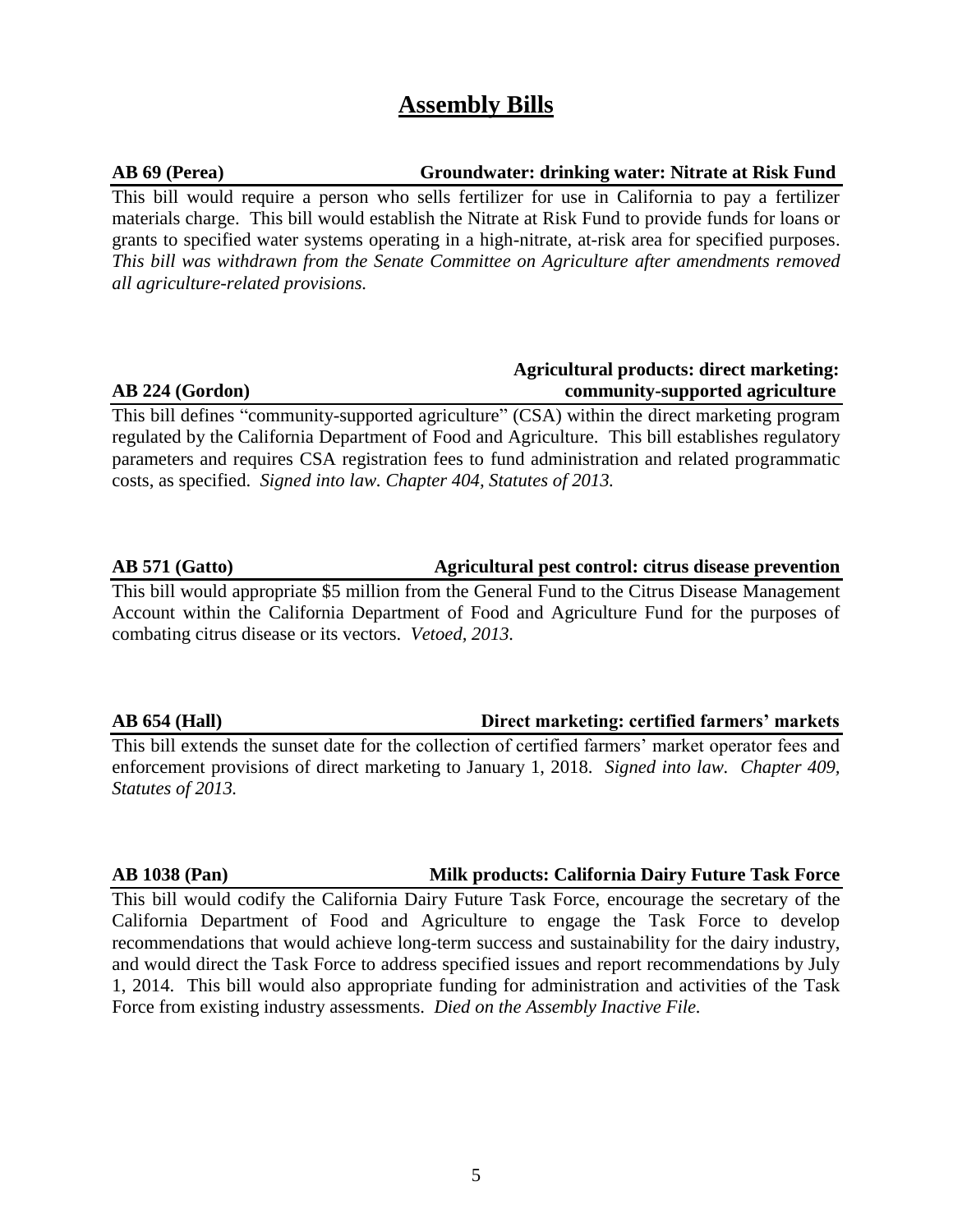## AB 1389 (Assembly Agriculture Committee) **Agriculture** Agriculture

This bill amends the number of members appointed to the Shell Egg Advisory Committee and allows for the San Joaquin Valley Quality Cotton District to become inoperative, as specified. This bill also amends the California Asparagus Commission to remove the use of geographical districts, consecutive term limits for members, and deletes provisions allowing the commission to function as a corporation. *Signed into law. Chapter 383, Statutes of 2013.*

Medication Monitoring Program by redefining horse events and horse sales subject to this chapter, and transfers the approved medication list and maximum acceptable drug levels in horses from statute to departmental regulation. *Signed into law. Chapter 116, Statutes of 2013.* 

## **AB 1319 (Eggman)** Agriculture

This bill eliminates state indemnity compensation for the slaughter of brucellosis-positive cattle and provides equal compensation to owners of reacting (diseased) and non-reacting (exposed) cattle slaughtered for the purpose of brucellosis eradication. This bill also adds the secretary of the California Department of Food and Agriculture to the Strategic Growth Council. *Signed into law. Chapter 623, Statutes of 2013.* 

from entering into cooperative agreements with Los Angeles County for agricultural inspection services unless an unspecified percentage of agricultural inspector associates are afforded protections as permanent employees. *Signed into law. Chapter 588, Statutes of 2014.*

**AB 1175 (Bocanegra) agricultural inspector associates**

authorizes the secretary of the California Department of Food and Agriculture to establish hazard analysis and preventive control measures for all commercial feed, and extends the sunset date for commercial feed license fees, inspection tonnage tax, and provisions regarding the inspection

tonnage tax to January 1, 2020. *Signed into law. Chapter 622, Statutes of 2013.*

### **AB 1132 (Eggman) Agriculture: livestock drugs and commercial feed**

## This bill increases both the livestock drug license application fee and late payment fee to \$50,

### **AB 1388 (Assembly Agriculture Committee) competitions, and sales** This bill amends testing requirements for equine infectious anemia, makes changes to the Equine

 **Horses: test verification, horse shows,** 

6

# As heard in the committee, this bill prohibits the California Department of Food and Agriculture

**Food and Agriculture: cooperative agreements:**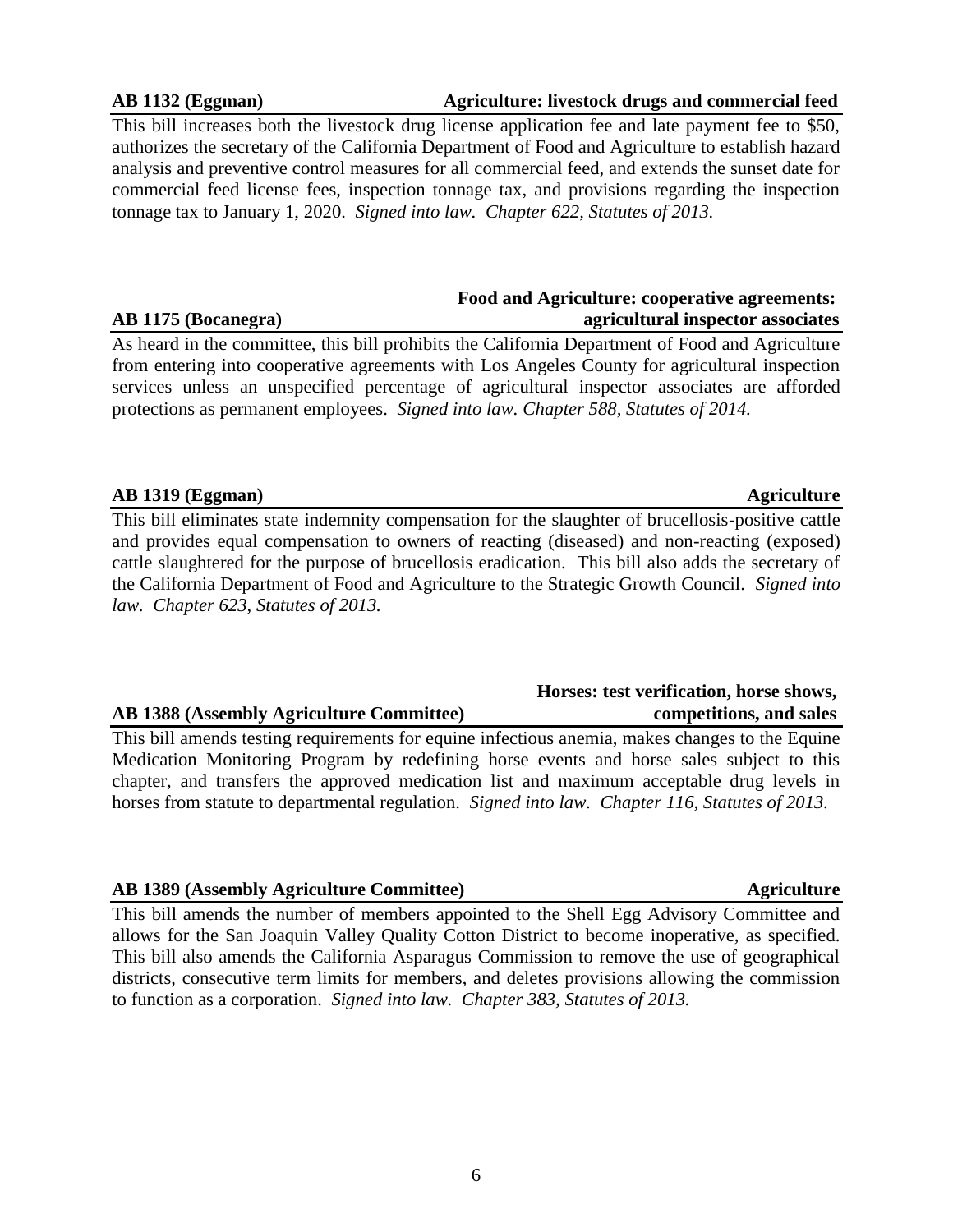### **AB 1390 (Assembly Agriculture Committee) Milk products: pasteurization: goat milk**

This bill allows licensed milk products plants to import pasteurized goat milk cheese curd from separate, off-site licensed milk products plants or similar food facilities registered with the U.S. Food and Drug Administration for the purposes of goat milk cheese manufacturing. *Signed into law. Chapter 107, Statutes of 2013.*

### **AB 1414 (Assembly Accountability & Administrative Review Committee) Weights and measures: annual report**

This bill would require the California Department of Food and Agriculture to post to its website an annual report regarding weights and measures. This report is currently required to be provided to the governor. *Amended to remove all provisions and re-referred to the Senate Committee on Agriculture (see below).*

### **AB 1414 (Assembly Agriculture Committee) Pasteurized in-shell eggs: labeling**

This bill defines "pasteurized in-shell eggs" and includes these eggs in the definition of an "egg handler." This bill exempts pasteurized in-shell eggs from current labeling requirements for "shell eggs" and instead creates new labeling requirements and sell-by date criteria for pasteurized in-shell eggs. *Signed into law. Chapter 11, Statutes of 2014.*

This bill expands the authority of California Department of Food and Agriculture (CDFA) and California Highway Patrol employees to enforce inedible kitchen grease laws and regulations. This bill extends the sunset date for the collection of annual fees charged by CDFA; authorizes CDFA to deny, suspend, or revoke licenses and registrations; increases violation penalties; and makes conforming and technical changes. *Signed into law. Chapter 595, Statutes of 2014.*

### **AB 1597 (Assembly Agriculture Committee) Food and agriculture**

This omnibus bill extends the repeal date for provisions of the fruit, nut, and vegetable standardization program to January 1, 2020, and conforms state law to a new federal regulation in regards to required medical documents for horses and other equines when crossing state borders. *Signed into law. Chapter 281, Statutes of 2014*.

### **AB 1642 (Chesbro) Pest control: Pierce's disease**

This bill extends sunset dates for provisions relating to Pierce's disease and the glassy-winged sharpshooter and makes technical amendments. *Signed into law. Chapter 231, Statutes of 2014*.

### **AB 1566 (Holden) Inedible kitchen grease**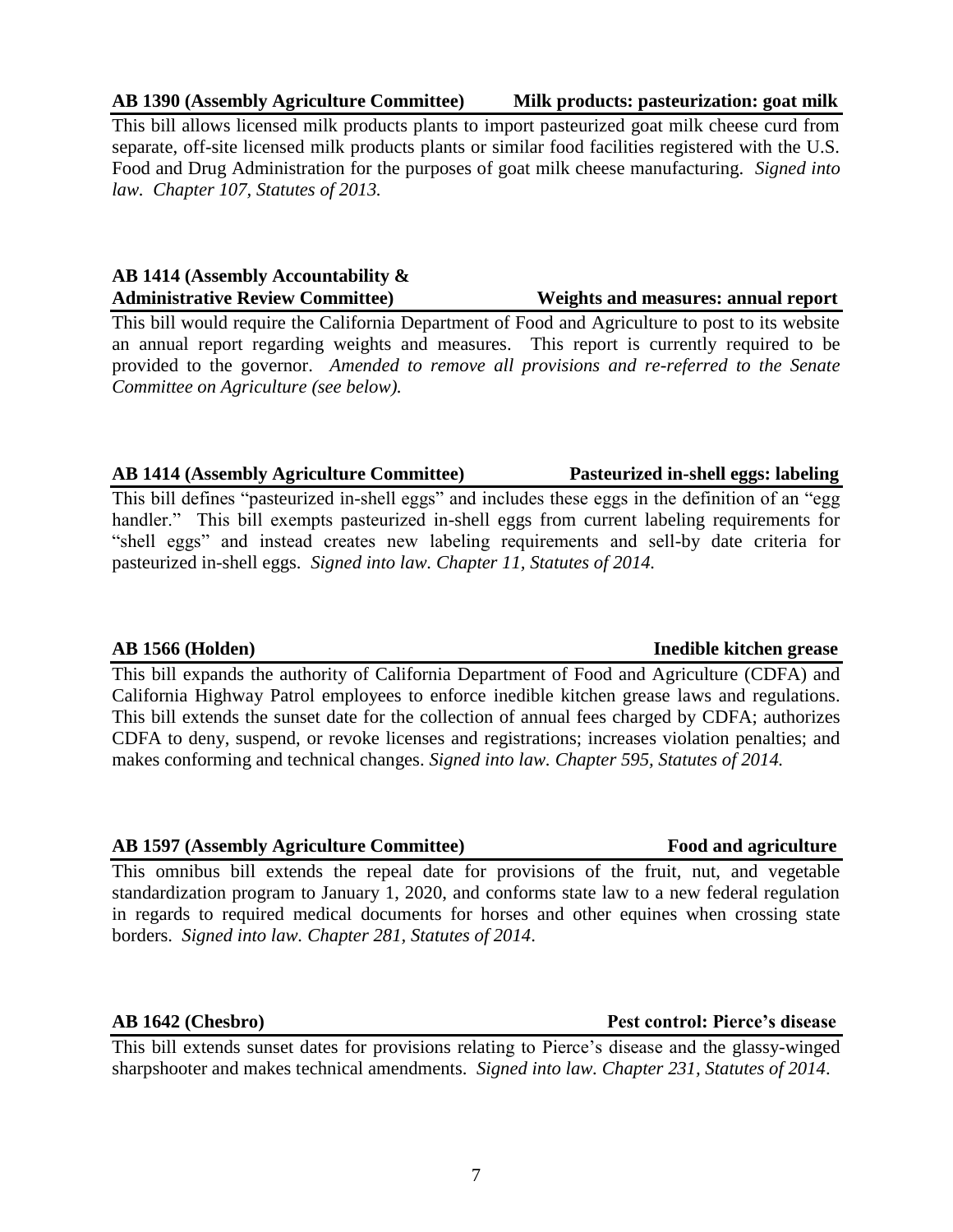**AB 2402 (Buchanan) Noxious weed management** This bill redistributes the allocation of funds within the Noxious Weed Management Account to be used for specific activities, such as weed control and research, and to the California Department of Food and Agriculture to carry out provisions of noxious weed management. *Signed into law. Chapter 271, Statutes of 2014.*

# **AB 1871 (Dickinson) certified farmers' markets**

This bill revises provisions related to certified farmers' markets by increasing fees and penalties and expanding requirements, enforcement, and violations. *Signed into law. Chapter 579, Statutes of 2014.*

### **AB 2033 (Salas) Agricultural career technical education: grant funding**

This bill would state the intent of the legislature to continue appropriating \$4.134 million from the General Fund/Proposition 98 to the Agricultural Career Technical Education Incentive Program and would require school districts to demonstrate how the expenditure of these grant funds will be consistent with its local control and accountability plan. *Died in the Senate Appropriations Committee.*

**AB 2185 (Eggman) Bees: apiculture: state-owned lands**

This bill would require the Department of Fish and Wildlife and the Department of Transportation to encourage apiculture (beekeeping) on public lands that these departments respectively manage. *Signed into law. Chapter 338, Statutes of 2014.* 

**Agricultural products: direct marketing:**

This bill would repeal the requirement that specified fairs report the number of credential and courtesy passes issued. This bill would repeal requirements that the California Department of Food and Agriculture expend funds relating to exhibits. *This bill was withdrawn from the Senate Committee on Agriculture after amendments removed all agriculture-related provisions.*

## **AB 1722 (Bigelow) Cattle protection**

This bill prohibits anyone from registering or owning a cattle brand for five years if convicted of grand theft for stealing specified livestock. This bill requires such person to submit any cattle in their possession for brand inspection and to pay all costs incurred. This bill imposes a civil penalty in the amount of \$1,000 per animal found in violation and increases the service fee for cattle brand inspections. *Signed into law. Chapter 129, Statutes of 2014*.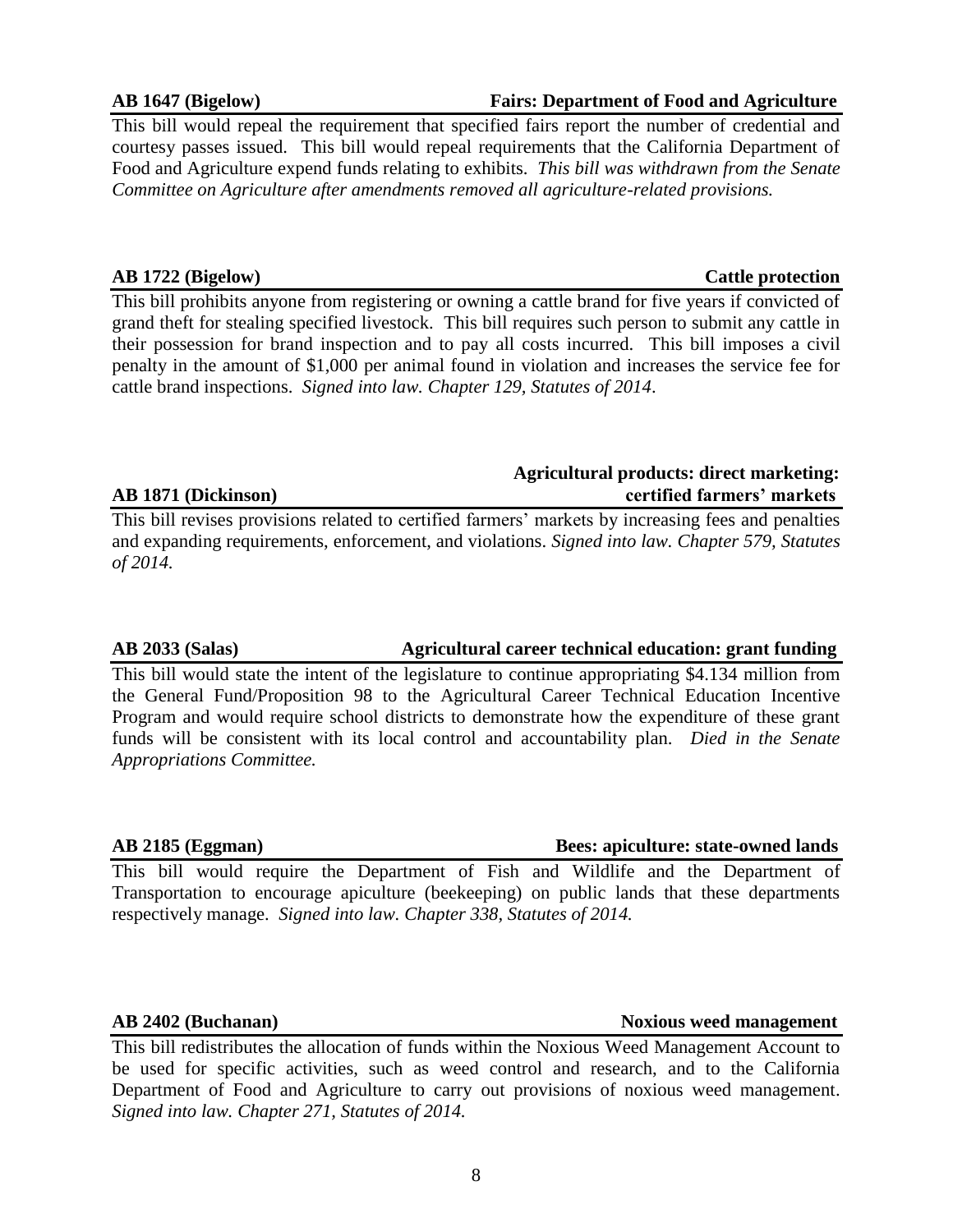# 9

This bill creates the Office of Farm to Fork within the California Department of Food and Agriculture to, among other things, promote food access and increase the amount of agricultural products available to underserved communities and schools within California. *Signed into law. Chapter 583, Statutes of 2014*.

### **AB 2470 (Salas) California Seed Law**

This bill defines "neighbor" and adds "corporation" to the definition of "person" within the California Seed Law and prohibits the adoption or enforcement of a local ordinance that regulates plants, crops, or seeds without the consent of the secretary of the California Department of Food and Agriculture. *Signed into law. Chapter 294, Statutes of 2014.* 

This bill revises several provisions relating to state oversight of district agricultural associations (fairs). This bill authorizes these fairs to take specified actions without the prior approval of state agencies, authorizes the governor to remove fair board members with cause, and reduces the frequency of audits for smaller fairs, among other provisions and technical changes. *Signed into law. Chapter 342, Statutes of 2014.* 

### **AB 2730 (Eggman) Animal disease planning**

As heard in committee, this bill would require the California Department of Food and Agriculture by July 1, 2015, to develop and maintain a list of animal diseases that are likely to enter California and, to the extent funding is available, develop a written plan for the detection, exclusion, eradication, control, or management of higher priority animal diseases on this list. *Amended to remove all provisions and withdrawn from the Committee on Agriculture (see below).*

This bill would amend, repeal, and add provisions relating to milk marketing, milk pricing, and alternative milk marketing agreements. *Died in the Senate Rules Committee.*

### **AB 2413 (John A. Pérez) The Office of Farm to Fork**

## **AB 2490 (Eggman) District agricultural associations**

### **AB 2730 (Eggman) Alternative milk marketing agreements**